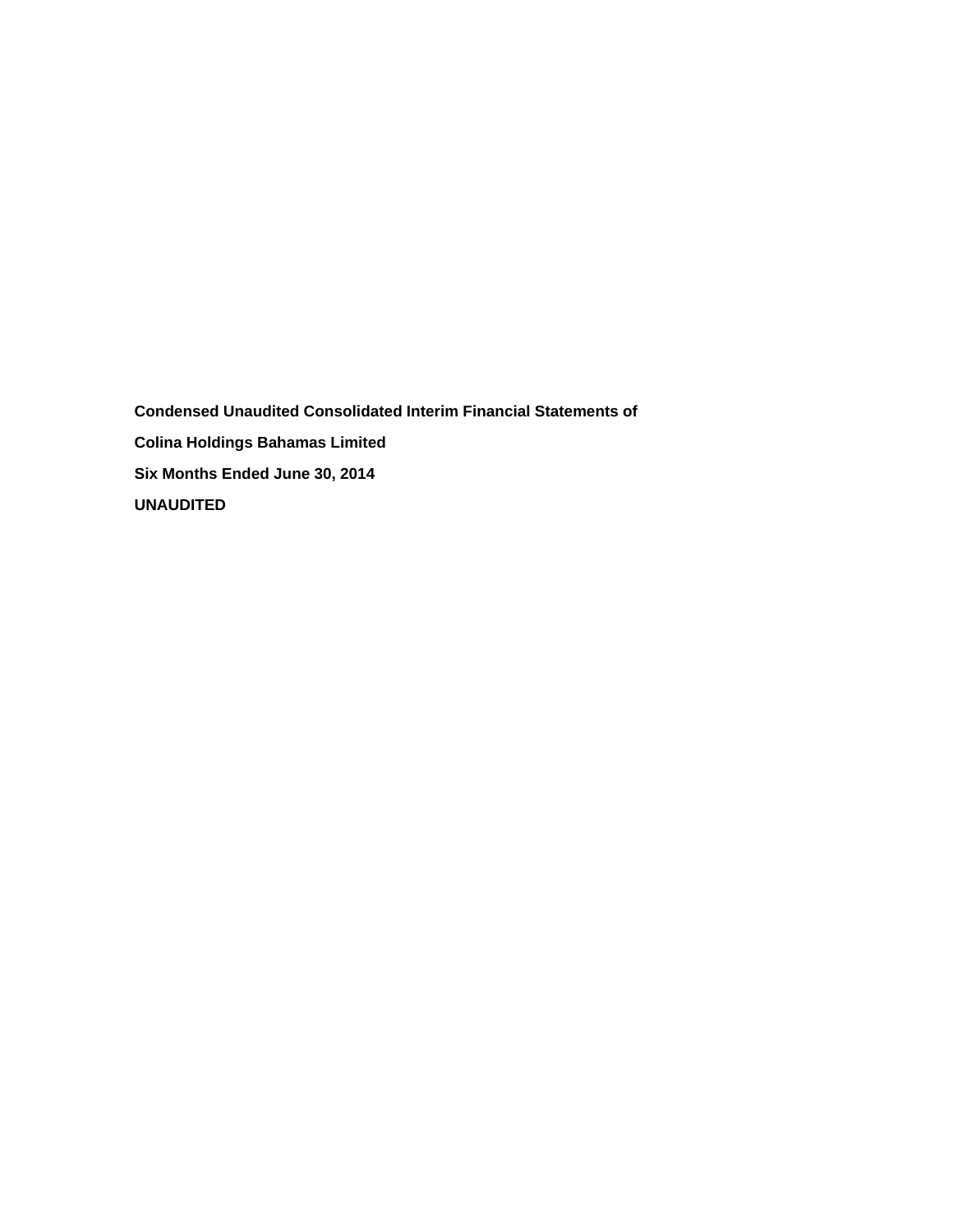# **Message from the Chairman**

Dear Shareholders,

I am pleased to report solid results for the first half of 2014.

Net income for the six months ended June 30, 2014 totaled \$7.8 million, compared with \$7.0 million during the same period in the prior year, an increase of 10.8%.

Total equity remains strong at \$151.1 million at June 30, 2014 and is net of a \$3.9 million ordinary shareholder dividend issued in the first quarter in respect of fiscal 2013.

The Company's total revenues for the first six months ended June 30, 2014 have increased to \$85.9 million compared to \$79.7 million for the same period in 2013. Gross policyholder benefits through June 2014 are trending below prior year's experience.

Total assets have increased to \$621.1 million as at June 30, 2014 compared to \$605.5 million as at December 31, 2013. Invested assets remain a significant proportion of the asset base, comprising 85.8% of total assets.

Colina remains committed to continue our growth in our core businesses while pursuing sound investment and operational efficiency initiatives to increase value for our customers and shareholders.

\_\_\_\_\_\_\_\_\_\_\_\_\_\_\_\_\_\_\_\_\_\_\_\_\_\_\_\_

Terence Hilts Chairman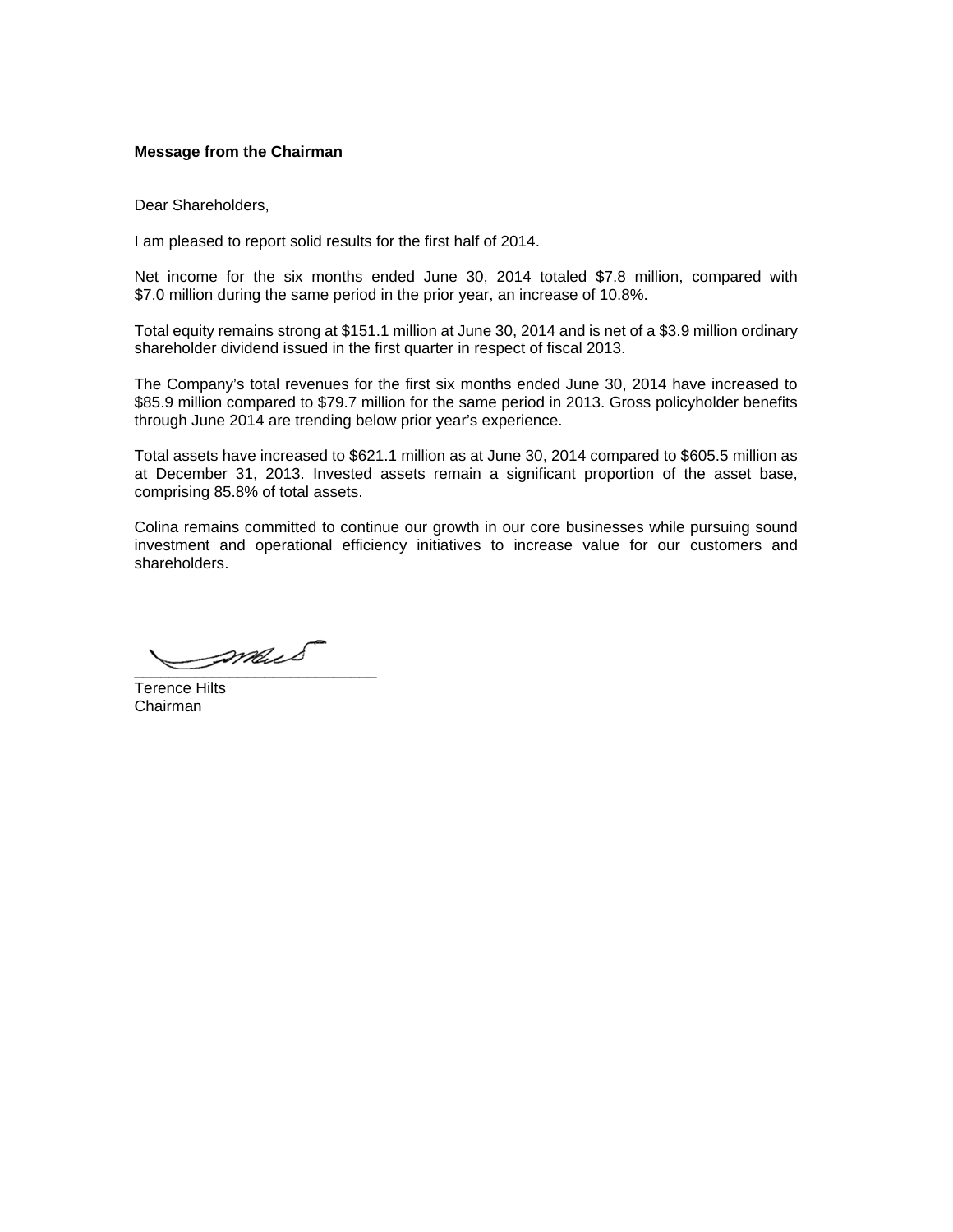## **COLINA HOLDINGS BAHAMAS LIMITED Unaudited Consolidated Interim Statement of Financial Position**

As at June 30, 2014 with comparative figures as at December 31, 2013 (Expressed in Bahamian dollars)

|                                      | <b>June 30.</b><br>2014 |               |    | December 31,<br>2013 |  |  |  |  |
|--------------------------------------|-------------------------|---------------|----|----------------------|--|--|--|--|
| <b>ASSETS</b>                        |                         |               |    |                      |  |  |  |  |
| Termdeposits                         | \$                      | 49,629,242    | \$ | 31,784,777           |  |  |  |  |
| <b>Investment securities</b>         |                         | 298,468,523   |    | 289,400,060          |  |  |  |  |
| Mortgages and commercial loans       |                         | 51,349,179    |    | 54,771,731           |  |  |  |  |
| Policyloans                          |                         | 68,632,625    |    | 67,145,774           |  |  |  |  |
| Investment properties                |                         | 54,999,161    |    | 54,998,301           |  |  |  |  |
| Investment in associates             |                         | 10,127,907    |    | 9,782,328            |  |  |  |  |
| <b>Total invested assets</b>         |                         | 533,206,637   |    | 507,882,971          |  |  |  |  |
| Cash and demand balances             |                         | 21,716,617    |    | 29,933,030           |  |  |  |  |
| Receivables and other assets         |                         | 28,009,219    |    | 28,959,718           |  |  |  |  |
| Property and equipment               |                         | 19,186,686    |    | 19,871,616           |  |  |  |  |
| Goodwill                             |                         | 18,391,916    |    | 18,391,916           |  |  |  |  |
| <b>Other intangible assets</b>       |                         | 643,685       |    | 422,514              |  |  |  |  |
| <b>Total assets</b>                  | \$                      | 621, 154, 760 | \$ | 605,461,765          |  |  |  |  |
| <b>UABILITIES</b>                    |                         |               |    |                      |  |  |  |  |
| Provision for future policy benefits | \$                      | 364,611,294   | \$ | 352,911,498          |  |  |  |  |
| Policy dividends on deposit          |                         | 27,877,910    |    | 28,209,136           |  |  |  |  |
| Total policy liabilities             |                         | 392,489,204   |    | 381,120,634          |  |  |  |  |
| <b>Other liabilities</b>             |                         | 77,574,590    |    | 75,286,788           |  |  |  |  |
| <b>Total liabilities</b>             |                         | 470,063,794   |    | 456,407,422          |  |  |  |  |
| <b>EQUITY</b>                        |                         |               |    |                      |  |  |  |  |
| Ordinaryshares                       |                         | 24,729,613    |    | 24,729,613           |  |  |  |  |
| <b>Treasuryshares</b>                |                         | (50,549)      |    | (50,549)             |  |  |  |  |
| Share premium                        |                         | 5,960,299     |    | 5,960,299            |  |  |  |  |
| Revaluation reserve                  |                         | 9,571,067     |    | 9,287,941            |  |  |  |  |
| Retained earnings                    |                         | 53,446,548    |    | 51,619,384           |  |  |  |  |
| Total ordinary shareholders' equity  |                         | 93,656,978    |    | 91,546,688           |  |  |  |  |
| Preference shares                    |                         | 40,500,000    |    | 40,500,000           |  |  |  |  |
| Total shareholders' equity           |                         | 134,156,978   |    | 132,046,688          |  |  |  |  |
| Non-controlling interests            |                         | 16,933,988    |    | 17,007,655           |  |  |  |  |
| <b>Total equity</b>                  |                         | 151,090,966   |    | 149,054,343          |  |  |  |  |
| <b>Total liabilities and equity</b>  | \$                      | 621,154,760   | \$ | 605,461,765          |  |  |  |  |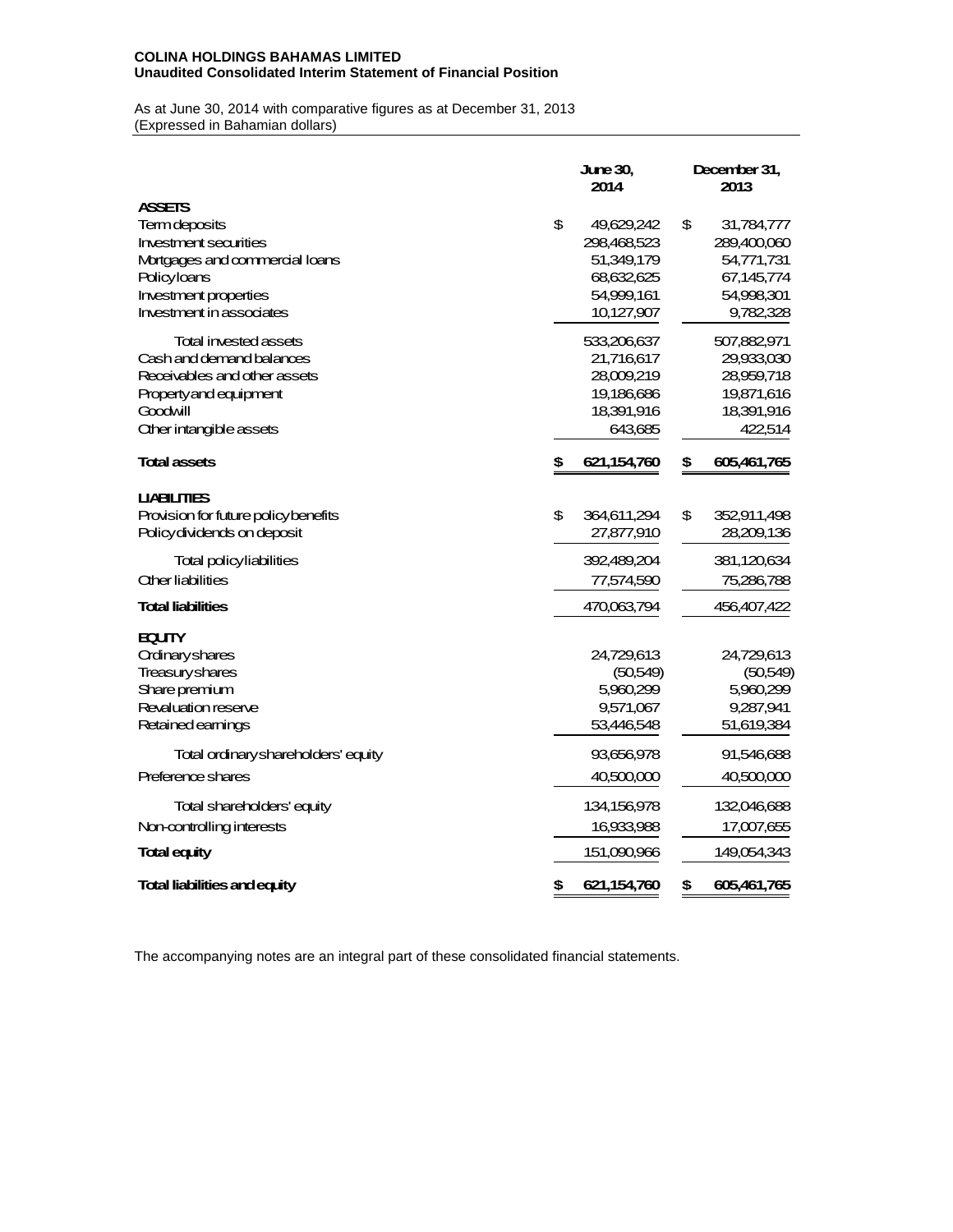#### **COLINA HOLDINGS BAHAMAS LIMITED Unaudited Consolidated Interim Statement of Income**

For the six months ended June 30, 2014 with comparative figures for the six months ended June 30, 2013 (Expressed in Bahamian dollars)

|                                                 | <b>6 Months Ended</b><br>June 30, 2014 |            |    | <b>6 Months Ended</b><br>June 30, 2013 |  |  |  |
|-------------------------------------------------|----------------------------------------|------------|----|----------------------------------------|--|--|--|
| <b>Revenues:</b>                                |                                        |            |    |                                        |  |  |  |
| Premium revenue                                 | \$                                     | 68,103,002 | \$ | 68,848,834                             |  |  |  |
| Less: Reinsurance premiums                      |                                        | 6,114,028  |    | 6,364,586                              |  |  |  |
| Net premium revenue                             |                                        | 61.988.974 |    | 62,484,248                             |  |  |  |
| Net investment income                           |                                        | 18,721,255 |    | 12,843,083                             |  |  |  |
| Share of net gain/(loss) of associates          |                                        | 345,580    |    | (19,208)                               |  |  |  |
| Net commission income                           |                                        | 1,542,687  |    | 1,321,091                              |  |  |  |
| Investment management and other fees            |                                        | 2,842,321  |    | 2,712,231                              |  |  |  |
| Other income                                    |                                        | 531,163    |    | 393,210                                |  |  |  |
| <b>Total revenues</b>                           |                                        | 85,971,980 |    | 79,734,655                             |  |  |  |
| Benefits and expenses:                          |                                        |            |    |                                        |  |  |  |
| Policyholders' benefits                         |                                        | 44,189,130 |    | 48,011,098                             |  |  |  |
| Less: Reinsurance recoveries                    |                                        | 4,130,718  |    | 5,426,974                              |  |  |  |
| Net policyholders' benefits                     |                                        | 40,058,412 |    | 42,584,124                             |  |  |  |
| Changes in provision for future policy benefits |                                        | 11,699,796 |    | 3,506,649                              |  |  |  |
| General and administrative expenses             |                                        | 18,675,764 |    | 17,608,209                             |  |  |  |
| Commissions                                     |                                        | 5,053,233  |    | 6,235,208                              |  |  |  |
| Premium and other taxexpense                    |                                        | 1,848,588  |    | 1,877,417                              |  |  |  |
| Finance costs                                   |                                        | 609,086    |    | 601,618                                |  |  |  |
| <b>Other expenses</b>                           |                                        | 260,991    |    | 313,165                                |  |  |  |
| Total benefits and expenses                     |                                        | 78,205,870 |    | 72,726,390                             |  |  |  |
| Net income for the period:                      | \$                                     | 7,766,110  | \$ | 7,008,265                              |  |  |  |
| Net income attributable to:                     |                                        |            |    |                                        |  |  |  |
| Equity shareholders of the Company              | \$                                     | 7,046,331  | \$ | 6,701,322                              |  |  |  |
| Non-controlling interests                       |                                        | 719,779    |    | 306,943                                |  |  |  |
| Net income for the period                       | \$                                     | 7,766,110  | \$ | 7,008,265                              |  |  |  |
| Basic earnings per ordinary share (Note 4)      | \$                                     | 0.23       | \$ | 0.23                                   |  |  |  |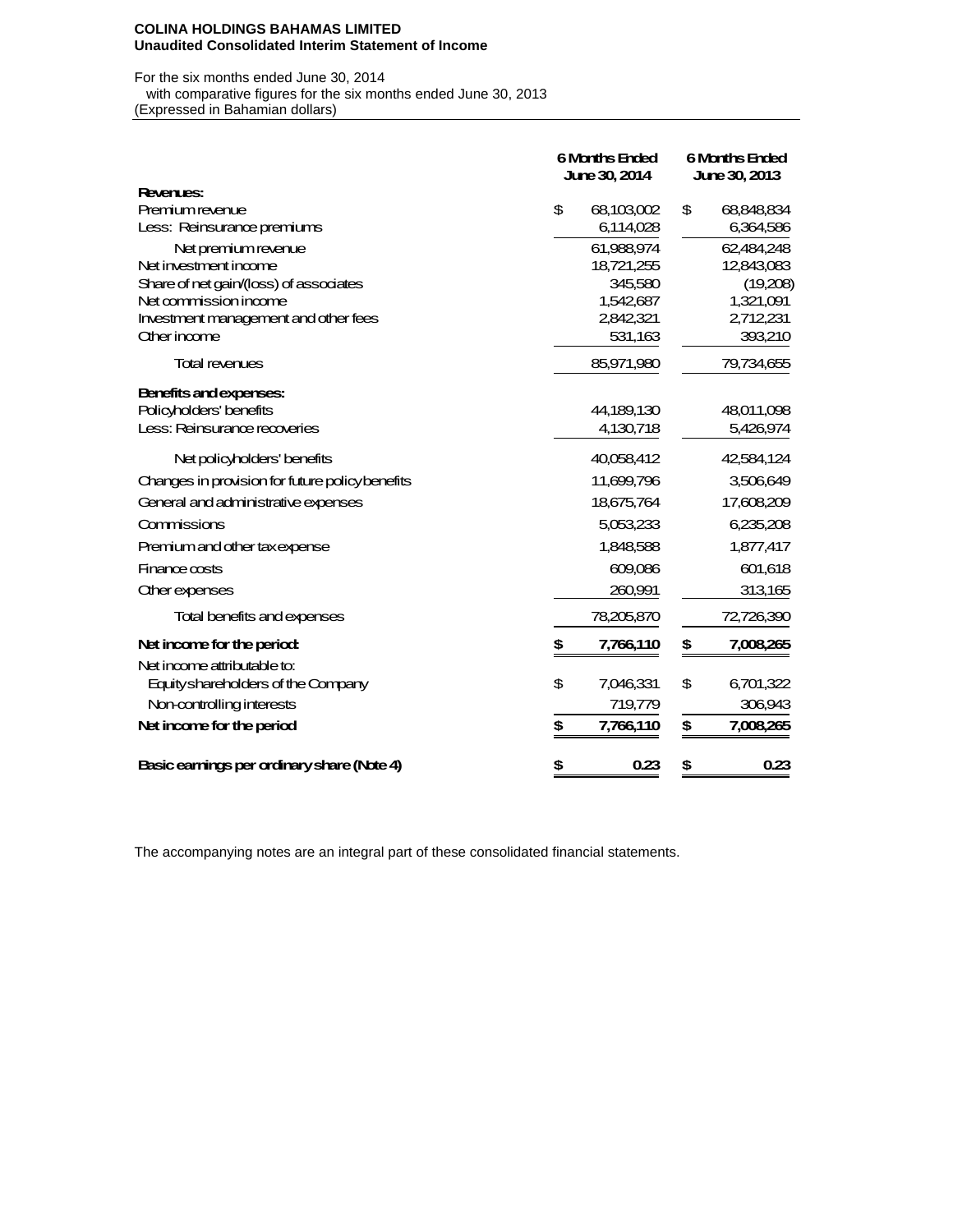# **COLINA HOLDINGS BAHAMAS LIMITED Unaudited Consolidated Interim Statement of Comprehensive Income**

For the six months ended June 30, 2014 with comparative figures for the six months ended June 30, 2013 (Expressed in Bahamian dollars)

|                                               | <b>6 Months Ended</b><br><b>June 30, 2014</b> | <b>6 Months Ended</b><br>June 30, 2013 |    |           |  |
|-----------------------------------------------|-----------------------------------------------|----------------------------------------|----|-----------|--|
| Net income for the period                     | \$                                            | 7.766.110                              | \$ | 7.008.265 |  |
| Other comprehensive gain/(loss):              |                                               |                                        |    |           |  |
| Change in available for-sale financial assets |                                               | 529,126                                |    | (291,307) |  |
| Total comprehensive income for the period     | S                                             | 8.295.236                              | \$ | 6,716,958 |  |
| Attributable to:                              |                                               |                                        |    |           |  |
| Equity shareholders of the Company            | \$                                            | 7.575.457                              | \$ | 6.410.015 |  |
| Non-controlling interests                     |                                               | 719,779                                |    | 306,943   |  |
| Total comprehensive income for the period     | S                                             | 8.295.236                              | £. | 6.716.958 |  |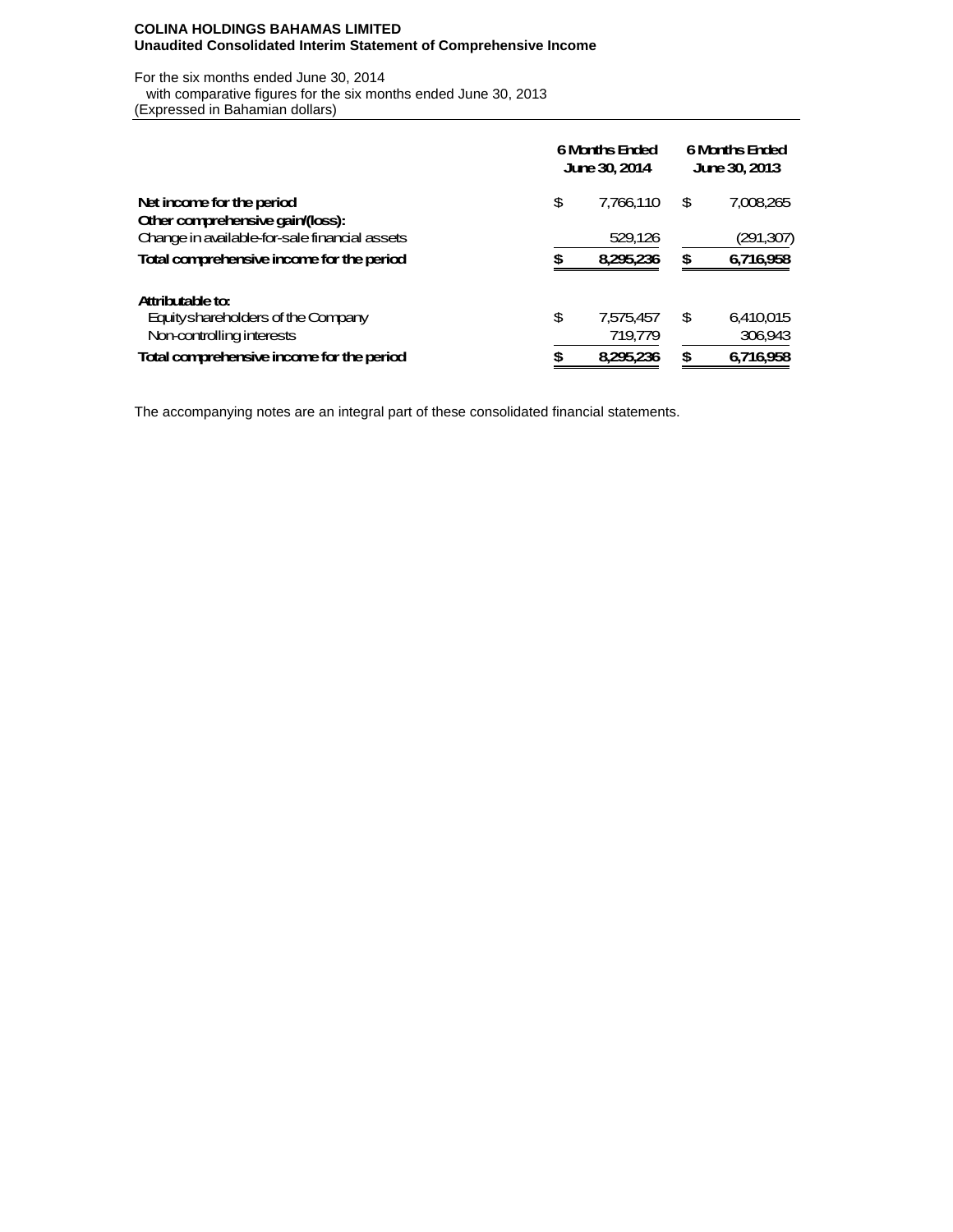#### **COLINA HOLDINGS BAHAMAS LIMITED Unaudited Consolidated Interim Statement of Income**

For the three months ended June 30, 2014 with comparative figures for the three months ended June 30, 2013

(Expressed in Bahamian dollars)

|                                                 | <b>3 Months Ended</b><br>June 30, 2014 |            | 3 Months Ended<br>June 30, 2013 |            |  |  |
|-------------------------------------------------|----------------------------------------|------------|---------------------------------|------------|--|--|
| Revenues:                                       |                                        |            |                                 |            |  |  |
| Premium revenue                                 | \$                                     | 33,709,053 | \$                              | 35,497,394 |  |  |
| Less: Reinsurance premiums                      |                                        | 3,248,297  |                                 | 3,438,057  |  |  |
| Net premium revenue                             |                                        | 30,460,756 |                                 | 32,059,337 |  |  |
| Net investment income                           |                                        | 12,299,381 |                                 | 4,856,303  |  |  |
| Share of net gain of associates                 |                                        | 106,536    |                                 | 100,774    |  |  |
| Net commission income                           |                                        | 747,518    |                                 | 621,449    |  |  |
| Investment management and other fees            |                                        | 225,962    |                                 | 1,282,578  |  |  |
| Other income                                    |                                        | 182,335    |                                 | 489,261    |  |  |
| <b>Total revenues</b>                           |                                        | 44,022,488 |                                 | 39,409,702 |  |  |
| Benefits and expenses:                          |                                        |            |                                 |            |  |  |
| Policyholders' benefits                         |                                        | 20,512,590 |                                 | 24,131,638 |  |  |
| Less: Reinsurance recoveries                    |                                        | 541,847    |                                 | 3,341,974  |  |  |
| Net policyholders' benefits                     |                                        | 19,970,743 |                                 | 20,789,664 |  |  |
| Changes in provision for future policy benefits |                                        | 7,090,674  |                                 | 861,076    |  |  |
| General and administrative expenses             |                                        | 9,708,390  |                                 | 9,354,432  |  |  |
| Commissions                                     |                                        | 2,429,805  |                                 | 3,497,443  |  |  |
| Premium and other taxexpense                    |                                        | 952,055    |                                 | 993,224    |  |  |
| Finance costs                                   |                                        | 491,318    |                                 | 303,249    |  |  |
| Other (income)/expense                          |                                        | (40,237)   |                                 | 166,783    |  |  |
| Total benefits and expenses                     |                                        | 40,602,748 |                                 | 35,965,871 |  |  |
| Net income for the period:                      | \$                                     | 3,419,740  | \$                              | 3,443,831  |  |  |
| Net income/(loss) attributable to:              |                                        |            |                                 |            |  |  |
| Equity shareholders of the Company              | \$                                     | 2,931,721  | \$                              | 3,467,475  |  |  |
| Non-controlling interests                       |                                        | 488,019    |                                 | (23,644)   |  |  |
| Net income for the period                       | \$                                     | 3,419,740  | \$                              | 3,443,831  |  |  |
| Basic earnings per share (Note 4)               | \$                                     | 0.09       | \$                              | 0.12       |  |  |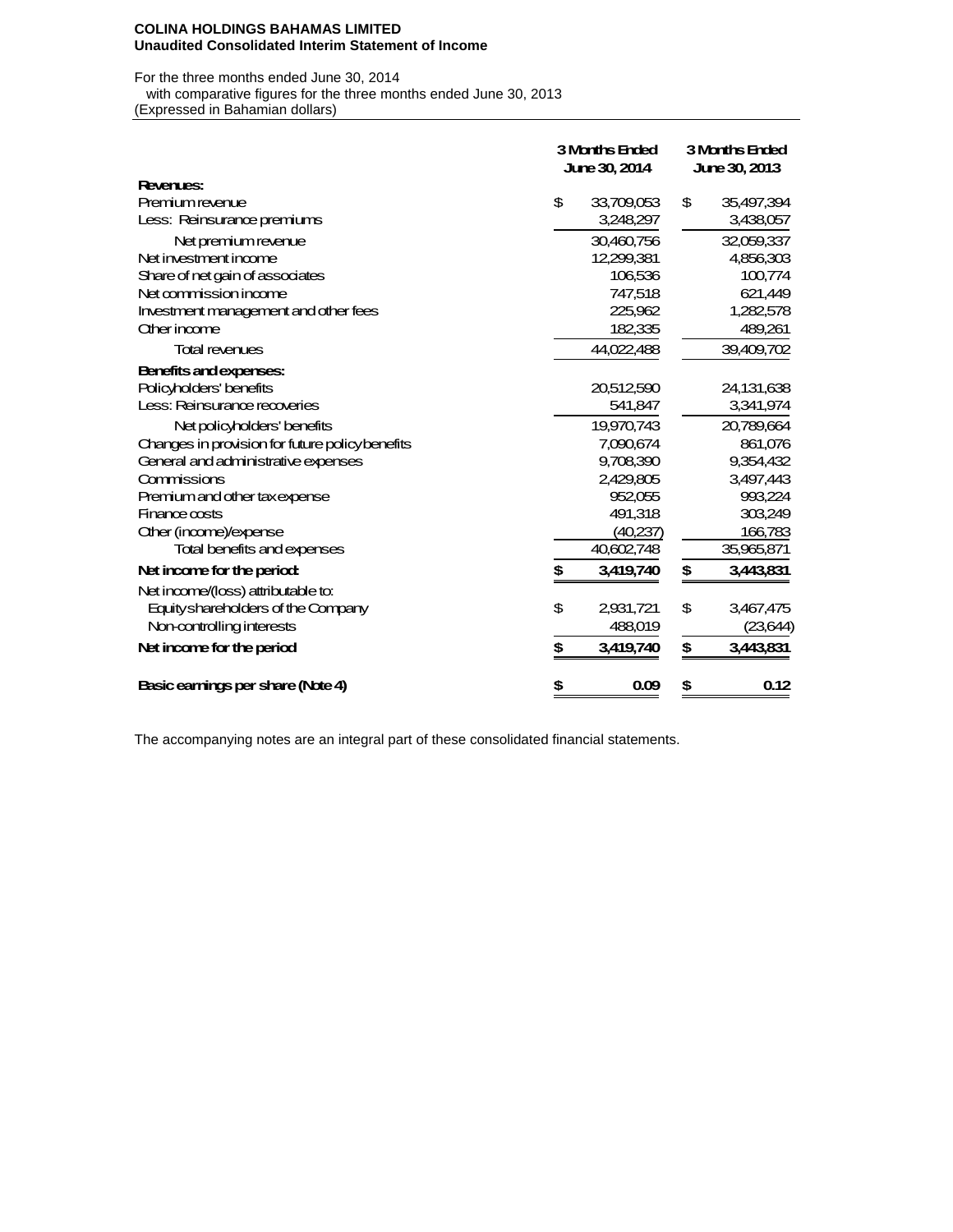### **COLINA HOLDINGS BAHAMAS LIMITED Unaudited Consolidated Interim Statement of Comprehensive Income**

For the three months ended June 30, 2014 with comparative figures for the three months ended June 30, 2013 (Expressed in Bahamian dollars)

|                                               | 3 Months Ended<br><b>June 30, 2014</b> |           |    | <b>3 Months Ended</b><br>June 30, 2013 |  |  |  |
|-----------------------------------------------|----------------------------------------|-----------|----|----------------------------------------|--|--|--|
| Net income for the period                     | \$                                     | 3,419,740 | \$ | 3,443,831                              |  |  |  |
| Other comprehensive gain/(loss):              |                                        |           |    |                                        |  |  |  |
| Change in available for-sale financial assets |                                        | 880,860   |    | (291,307)                              |  |  |  |
| Total comprehensive income for the period     | S                                      | 4.300,600 | \$ | 3,152,524                              |  |  |  |
| Attributable to:                              |                                        |           |    |                                        |  |  |  |
| Equity shareholders of the Company            | \$                                     | 3.580.821 | \$ | 3,176,168                              |  |  |  |
| Non-controlling interests                     |                                        | 719,779   |    | (23,644)                               |  |  |  |
| Total comprehensive income for the period     | œ                                      | 4.300.600 | \$ | 3,152,524                              |  |  |  |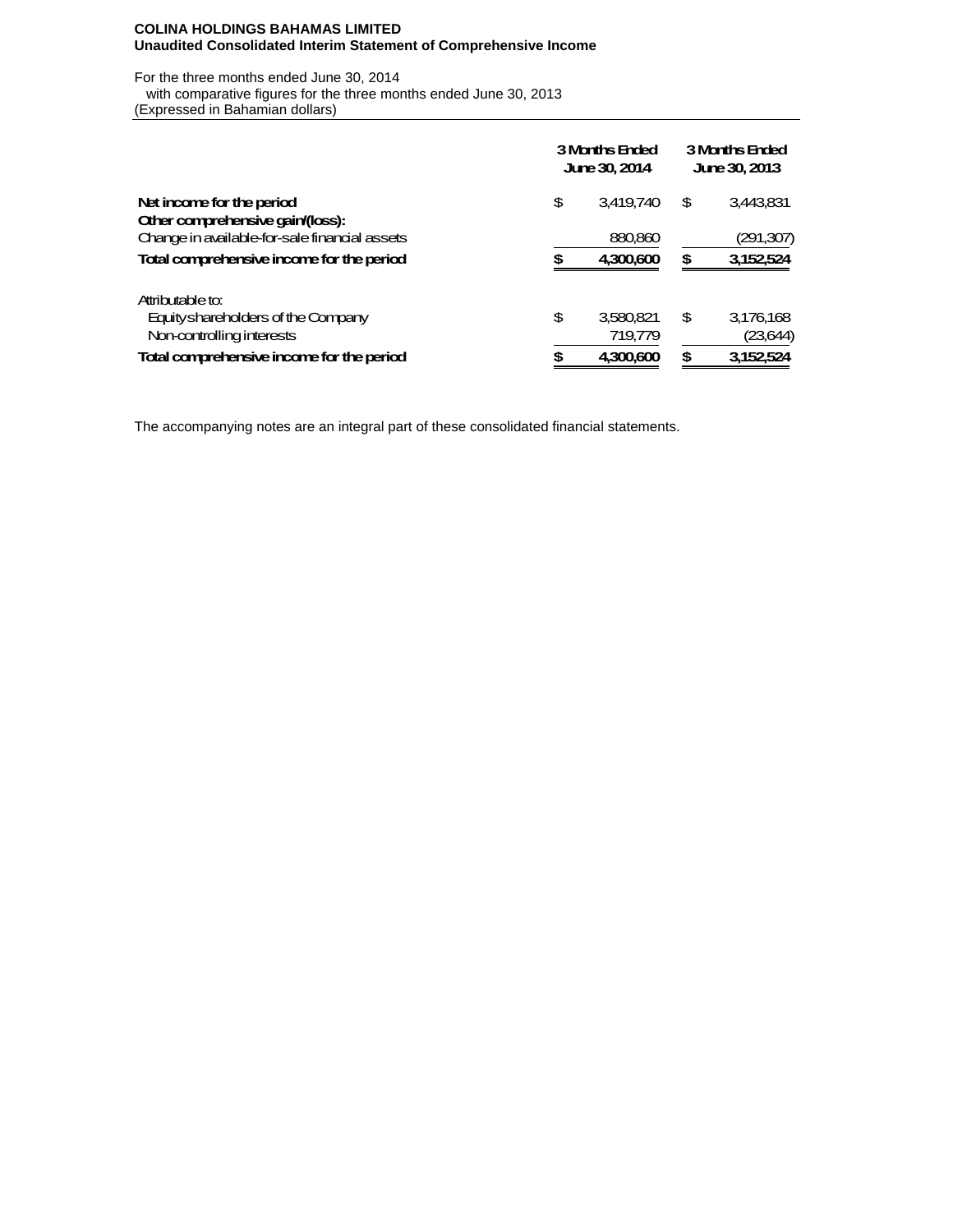# **COLINA HOLDINGS BAHAMAS LIMITED Unaudited Consolidated Statement of Changes in Equity**

# For the six months ended June 30, 2014

 with comparative figures for the six months ended June 30, 2013 (Expressed in Bahamian dollars)

|                                                               |    | Ordinary                |      |                                  |                         |                                      |    | Preference              |     |                      |     |                                            |                               |
|---------------------------------------------------------------|----|-------------------------|------|----------------------------------|-------------------------|--------------------------------------|----|-------------------------|-----|----------------------|-----|--------------------------------------------|-------------------------------|
|                                                               |    | <b>Share</b><br>Capital |      | <b>Treasury</b><br><b>Shares</b> | <b>Share</b><br>Premium | <b>Revaluation</b><br><b>Reserve</b> |    | <b>Share</b><br>Capital |     | Retained<br>Earnings |     | <b>Non-controlling</b><br><b>Interests</b> | <b>Total</b><br><b>Equity</b> |
|                                                               |    |                         |      |                                  |                         |                                      |    |                         |     |                      |     |                                            |                               |
| Balance, January 1, 2013                                      | S  | 24,729,613 \$           |      | $(154,531)$ \$                   | 5,960,299 \$            | 8,736,942                            | \$ | 30,000,000              | -\$ | 44,410,992 \$        |     | 14,233,267                                 | \$<br>127,916,582             |
| Net loss on remeasurement of<br>available-for-sale securities |    |                         |      |                                  |                         |                                      |    |                         |     |                      |     |                                            |                               |
| to fair value                                                 |    |                         |      |                                  |                         | (291, 307)                           |    |                         |     |                      |     |                                            | (291, 307)                    |
| Net income for the period                                     |    |                         |      |                                  |                         |                                      |    |                         |     | 6,701,322            |     | 306,943                                    | 7,008,265                     |
| Changes in non-controlling interests                          |    |                         |      |                                  |                         |                                      |    |                         |     |                      |     | (713, 145)                                 | (713, 145)                    |
| Unrealized gain on purchase of shares in subsidiary           |    |                         |      |                                  |                         | 15,928                               |    |                         |     |                      |     |                                            | 15,928                        |
| Decrease in treasury shares                                   |    |                         |      | 103,982                          |                         |                                      |    |                         |     |                      |     |                                            | 103,982                       |
| Ordinary share dividend                                       |    |                         |      |                                  |                         |                                      |    |                         |     | (3,462,146)          |     |                                            | (3,462,146)                   |
| Preference share dividends                                    |    |                         |      |                                  |                         |                                      |    |                         |     | (937,500)            |     |                                            | (937,500)                     |
| Balance, June 30, 2013                                        |    | 24,729,613 \$           |      | (50,549)                         | \$<br>5,960,299         | \$<br>8,461,563                      | \$ | 30,000,000              |     | 46,712,668           | \$  | 13,827,065                                 | 129,640,659                   |
| Balance, January 1, 2014                                      | \$ | 24,729,613 \$           |      | (50,549)                         | \$<br>5,960,299 \$      | 9,287,941                            | \$ | 40,500,000 \$           |     | 51,619,384 \$        |     | 17,007,655 \$                              | 149,054,343                   |
| Net gain on remeasurement of<br>available-for-sale securities |    |                         |      |                                  |                         |                                      |    |                         |     |                      |     |                                            |                               |
| to fair value                                                 |    |                         |      |                                  |                         | 529,126                              |    |                         |     |                      |     |                                            | 529,126                       |
| Net fair value loss transferred to<br>income on disposal of   |    |                         |      |                                  |                         |                                      |    |                         |     |                      |     |                                            |                               |
| available-for-sale securities                                 |    |                         |      |                                  |                         | (246,000)                            |    |                         |     |                      |     |                                            | (246,000)                     |
| Net income for the period                                     |    |                         |      |                                  |                         |                                      |    |                         |     | 7,046,331            |     | 719,779                                    | 7,766,110                     |
| Changes in non-controlling interests                          |    |                         |      |                                  |                         |                                      |    |                         |     |                      |     | (793, 446)                                 | (793, 446)                    |
| Ordinary share dividend                                       |    |                         |      |                                  |                         |                                      |    |                         |     | (3,953,541)          |     |                                            | (3,953,541)                   |
| Preference share dividends                                    |    |                         |      |                                  |                         |                                      |    |                         |     | (1,265,626)          |     |                                            | (1,265,626)                   |
| Balance, June 30, 2014                                        |    | 24,729,613              | - \$ | (50, 549)                        | \$<br>5,960,299         | 9,571,067                            | S  | 40,500,000              | 56  | 53,446,548           | -56 | 16,933,988                                 | 151,090,966                   |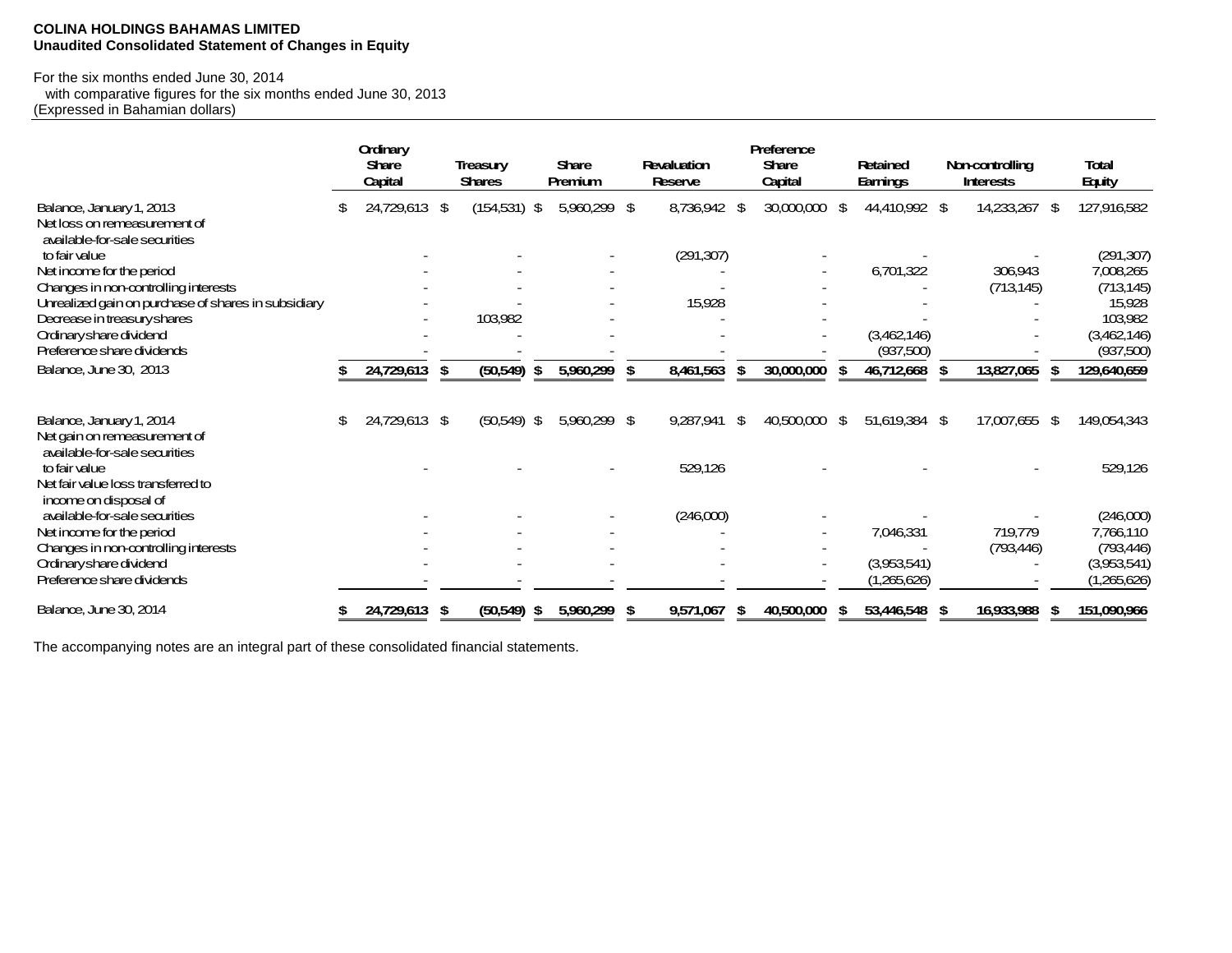#### **COLINA HOLDINGS BAHAMAS LIMITED Unaudited Consolidated Statement of Cash Flows**

#### For the six months ended June 30, 2014

with comparative figures for the six months ended June 30, 2013

(Expressed in Bahamian dollars)

|                                                      | <b>6 Months Ended</b><br><b>June 30, 2014</b> | <b>6 Months Ended</b><br>June 30, 2013 |
|------------------------------------------------------|-----------------------------------------------|----------------------------------------|
| Cash flows from operating activities:                |                                               |                                        |
| Net income                                           | \$<br>7,766,110                               | \$<br>7,008,265                        |
| Adjustments to reconcile net income to net cash      |                                               |                                        |
| used in operating activities:                        |                                               |                                        |
| Change in unrealized (gain)/loss on fair value       |                                               |                                        |
| through income securities                            | (1,089,777)                                   | 993,899                                |
| Increase in provision for future policy benefits     | 11,699,796                                    | 3,506,649                              |
| Changes in loss provisions for loans and receivables | 923,575                                       | 792,267                                |
| Depreciation and amortization charges                | 648,649                                       | 1,081,465                              |
| Net realized loss/(gain) on fair value through       |                                               |                                        |
| income securities                                    | 18,114                                        | (71,308)                               |
| Net realized loss on sale of available for-sale      |                                               |                                        |
| securities                                           | 246,000                                       |                                        |
| Interest income                                      | (15, 154, 548)                                | (11,681,571)                           |
| Dividend income                                      | (1,003,590)                                   | (722,280)                              |
| Operating cash flows before changes in operating     |                                               |                                        |
| assets and liabilities                               | 4.054.329                                     | 907,386                                |
| Changes in operating assets and liabilities:         |                                               |                                        |
| Decrease in other assets                             | 675,179                                       | 4,761,460                              |
| Increase in other liabilities                        | 216,447                                       | 2,259,963                              |
| Net cash provided by operating activities            | 4,945,955                                     | 7,928,809                              |

(Continued)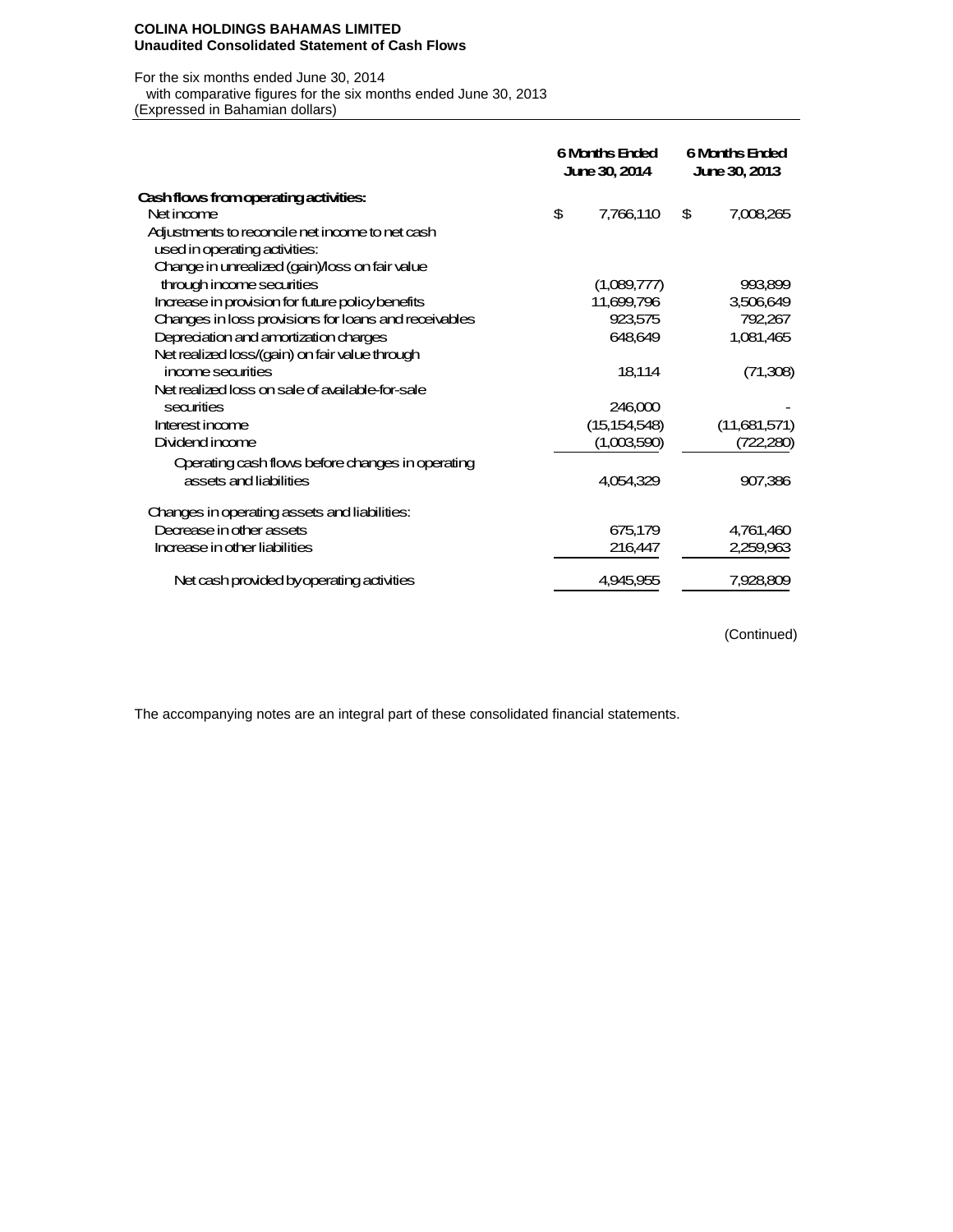#### **COLINA HOLDINGS BAHAMAS LIMITED Unaudited Consolidated Statement of Cash Flows**

### For the six months ended June 30, 2014

 with comparative figures for the six months ended June 30, 2013 (Expressed in Bahamian dollars)

|                                                               | <b>6 Months Ended</b><br><b>June 30, 2014</b> | <b>6 Months Ended</b><br><b>June 30, 2013</b> |
|---------------------------------------------------------------|-----------------------------------------------|-----------------------------------------------|
| Cash flows from investing activities:                         |                                               |                                               |
| Changes in non-controlling interests                          | (793,446)                                     | (697,218)                                     |
| (Increase)/decrease in term deposits with original maturities |                                               |                                               |
| greater than 90 days                                          | (10,732,167)                                  | 957,440                                       |
| Decrease in restricted cash                                   |                                               | 6.625                                         |
| Fair value through income securities purchased                | (6,875,931)                                   | (3,420,132)                                   |
| Proceeds on disposal of fair value through income             |                                               |                                               |
| securities                                                    | 2,869,062                                     | 418,902                                       |
| Acilable-for-sale securities purchased                        | (6,331,262)                                   | (11,036,678)                                  |
| Proceeds on disposal of available for-sale securities         | 2,378,457                                     | 776,865                                       |
| Decrease in loans to policyholders                            | (1,386,093)                                   | (87,256)                                      |
| Additions to investment property                              | (860)                                         | (235, 184)                                    |
| Net change in mortgage and commercial loans                   | 3,220,194                                     | 1,716,205                                     |
| Interest received                                             | 14,262,314                                    | 11,326,721                                    |
| Dividends received                                            | 1,003,590                                     | 722,280                                       |
| Additions to property and equipment                           | (184,890)                                     | (398,262)                                     |
| Net cash (used in)/provided by investing activities           | (2,571,032)                                   | 50,308                                        |
| Cash flows used in financing activities:                      |                                               |                                               |
| Sale of treasury shares                                       |                                               | 103,982                                       |
| Dividend to ordinary shareholders                             | (3,953,541)                                   | (3,462,146)                                   |
| Dividends to preference shareholders                          | (1,265,626)                                   | (937,500)                                     |
| Net cash used in financing activities                         | (5,219,167)                                   | (4,295,664)                                   |
| Net (decrease)/increase in cash and cash equivalents          | (2,844,244)                                   | 3,683,453                                     |
| Cash and cash equivalents, beginning of period                | 39,808,922                                    | 45,331,638                                    |
| Cashand cash equivalents, end of period (Note 3)              | 36,964,678<br>\$                              | 49,015,091<br>\$                              |

(Concluded)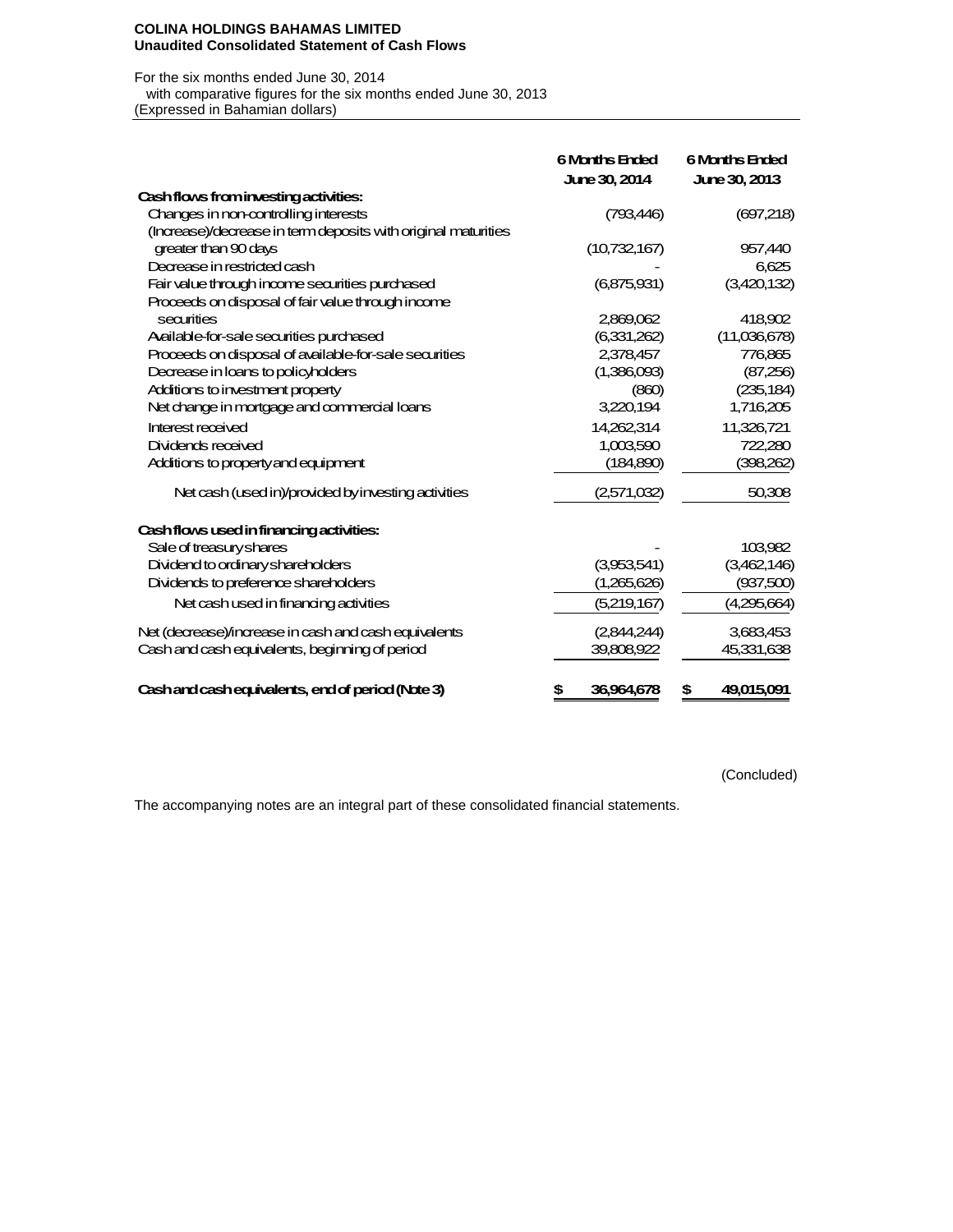For the period ended June 30, 2014 (Expressed in Bahamian dollars)

# **1. General Information**

Colina Holdings Bahamas Limited ("the Company") was incorporated under the laws of the Commonwealth of The Bahamas on July 6, 1993.

The Company acts principally as a holding company of its principal subsidiaries, Colina Insurance Limited ("Colina"), a wholly-owned life and health insurer incorporated in The Bahamas; Colina General Insurance Agency & Brokers Limited ("CGIA"), a wholly-owned general insurance agent and broker; and Colina Financial Advisors Ltd. ("CFAL"), a whollyowned financial services company.

Colina is registered to operate as a life and health insurer in The Bahamas, The Cayman Islands, and The Turks and Caicos Islands. CGIA holds a dual registration as a general insurance broker and agent for operations in The Bahamas. CFAL is licensed as a broker dealer in The Bahamas.

The ordinary shares of the Company are listed on the Bahamas International Securities Exchange. At June 30, 2014 approximately 58.1% (2013: 58.2%) of the Company's issued ordinary shares were owned by AF Holdings Ltd. ("AFH") and 41.9% (2012: 41.8%) by the Bahamian public.

The registered office of the Company is located at Trinity Place Annex, Frederick and Shirley Streets, P.O. Box N-4805, Nassau, The Bahamas and its principal place of business is located at 308 East Bay Street, P.O. Box N-4728, Nassau, The Bahamas.

# **2. Significant Accounting Policies**

The consolidated financial statements have been prepared in accordance with International Financial Reporting Standards ("IFRS") for interim financial information. Accordingly, they do not include all of the information and footnotes required by IFRS for complete financial statements. In the opinion of management, these unaudited condensed consolidated financial statements reflect all adjustments (consisting of normal recurring accruals) considered necessary for a fair presentation of the Company's financial position and results of operations as at the end of and for the periods presented. All significant intercompany accounts and transactions have been eliminated from these statements. The preparation of unaudited condensed consolidated financial statements in conformity with IFRS requires management to make estimates and assumptions that affect the reported amounts of assets and liabilities and disclosure of contingent assets and liabilities at the date of the financial statements and the reported amounts of revenues and expenses during the reporting period. Actual results could differ from these estimates.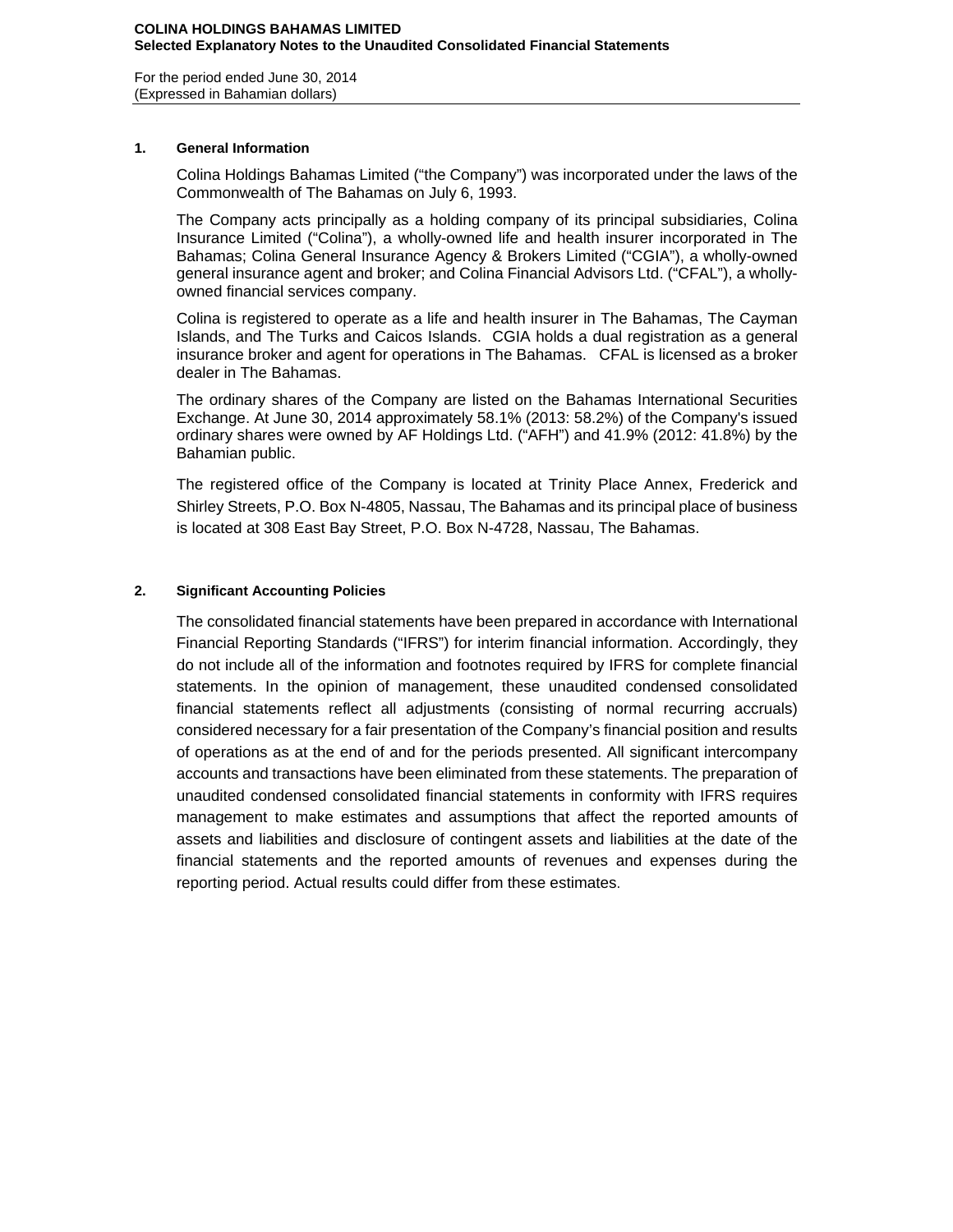For the period ended June 30, 2014 (Expressed in Bahamian dollars)

# **3. Cash and Cash Equivalents**

For the purposes of the consolidated statement of cash flows, cash and cash equivalents are comprised of the following:

|                                            | <b>June 30,</b><br>2014 |              |    | <b>June 30,</b><br>2013 |
|--------------------------------------------|-------------------------|--------------|----|-------------------------|
| <b>Term deposits</b>                       | \$                      | 49.629.242   | \$ | 36,947,870              |
| Less: Deposits with original maturities of |                         |              |    |                         |
| greater than 90 days                       |                         | (31,828,776) |    | (8,819,481)             |
| Short-term deposits                        |                         | 17,800,466   |    | 28,128,389              |
| Cash and demand balances                   |                         | 21,716,617   |    | 22,313,882              |
| Less: Bank overdraft                       |                         | (2,552,405)  |    | (1,427,180)             |
| Total cash and cash equivalents            | \$                      | 36,964,678   | \$ | 49,015,091              |

# **4. Basic Earnings Per Ordinary Share**

Basic earnings per ordinary share is calculated by dividing net income attributable to ordinary shareholders of the Company by the weighted average number of ordinary shares issued and outstanding during the period, excluding ordinary shares of the Company acquired by Colina held as treasury shares.

|                                                        |    | <b>6 Months</b><br><b>Ended</b><br><b>June 30, 2014</b> | 6 Months<br><b>Ended</b><br>June 30, 2013 |            |  |  |
|--------------------------------------------------------|----|---------------------------------------------------------|-------------------------------------------|------------|--|--|
| Net income attributable to equity shareholders         | \$ | 7,046,331                                               | \$                                        | 6,701,322  |  |  |
| Net income attributable to ordinary shareholders       | \$ | 5,780,705                                               | \$                                        | 5,763,822  |  |  |
| Weighted average number of ordinary shares outstanding |    | 24,709,631                                              |                                           | 24,682,964 |  |  |
| Basic earnings per ordinary share                      | S  | 0.23                                                    | \$                                        | 0.23       |  |  |

|                                                        |    | 3 Months<br><b>Ended</b><br><b>June 30, 2014</b> | 3 Months<br><b>Ended</b><br>June 30, 2013 |            |  |  |
|--------------------------------------------------------|----|--------------------------------------------------|-------------------------------------------|------------|--|--|
| Net income attributable to equity shareholders         | \$ | 2,931,721                                        | \$                                        | 3,467,475  |  |  |
| Net income attributable to ordinary shareholders       | £. | 2,298,908                                        | \$                                        | 2,998,725  |  |  |
| Weighted average number of ordinary shares outstanding |    | 24,709,631                                       |                                           | 24,696,298 |  |  |
| Basic earnings per ordinary share                      | \$ | 0.09                                             | \$                                        | 0.12       |  |  |